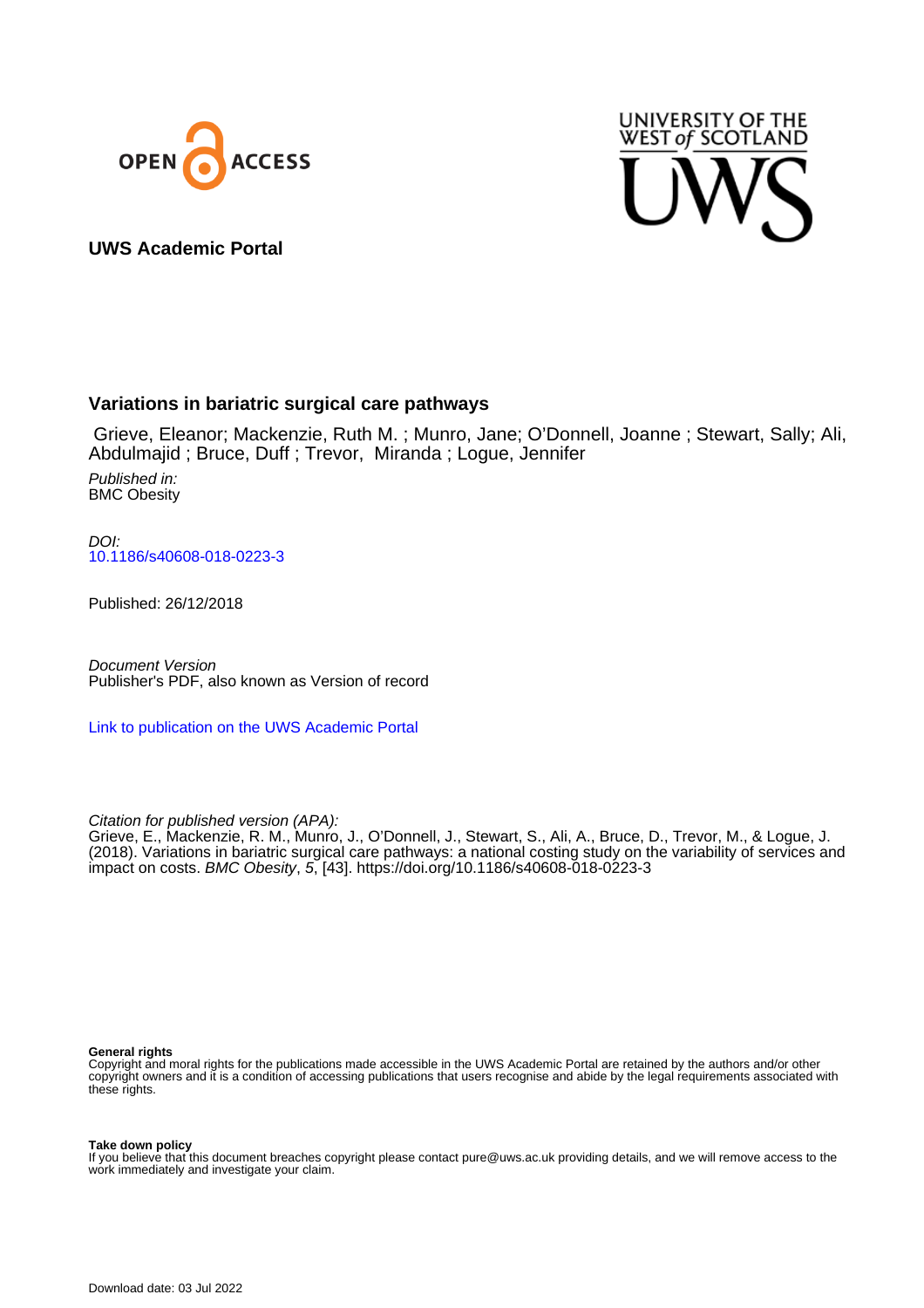# **RESEARCH ARTICLE Example 2014 12:30 The Contract of Contract ACCESS**





# Variations in bariatric surgical care pathways: a national costing study on the variability of services and impact on costs

Eleanor Grieve<sup>1</sup>, Ruth M. Mackenzie<sup>2</sup>, Jane Munro<sup>2</sup>, Joanne O'Donnell<sup>2</sup>, Sally Stewart<sup>2</sup>, Abdulmajid Ali<sup>3</sup>, Duff Bruce<sup>3</sup> , Miranda Trevor<sup>4</sup> and Jennifer Loque<sup>5\*</sup>

# Abstract

Background: We undertook a survey of all bariatric centres in Scotland in order to describe current pre- and postoperative care, to estimate their costs and explore differences in financial impact.

Methods: A questionnaire was distributed to each health centre. Descriptive statistics were used to present average cost per patient along with 95% confidence intervals, and the range of costs.

Results: Results show nearly a five-fold difference in costs per patient for pre-operative services (range £226 - £1071) and more than a three-fold difference for post-operative services (range £259 - £896).

**Conclusions:** There is a lack of evidence base and a clear requirement for the evaluation of bariatric surgical services to identify the care pathways pre- and post-surgery which lead to largest improvements in health outcomes and remain cost-effective.

**Keywords:** Bariatric surgery, Care pathways, Costing study

# Background

The efficacy of bariatric surgery for large-scale, long-term weight loss is well-established [\[1](#page-5-0)–[3\]](#page-5-0). Although bariatric surgery is associated with increased healthcare costs, these are outweighed by the expected health benefits of a reduction in onset of new diabetes, remission of existing diabetes and lower mortality  $[1-3]$  $[1-3]$  $[1-3]$ . Pre- and post-operative care is a major component of the total cost of bariatric surgery. Anecdote suggests that bariatric surgery care pathways vary considerably, including access to psychology. International bariatric guidance, whilst based on best practice, is not specific on what the optimal model of care is [[4](#page-5-0)] and there is little evidence of whether intensive pre- and post-operative care improves outcomes and is cost-effective compared to less intensive care.

The first steps to obtaining better evidence of what works is to establish what is currently delivered. We undertook a survey of all bariatric centres in Scotland in

\* Correspondence: [jennifer.logue@glasgow.ac.uk](mailto:jennifer.logue@glasgow.ac.uk) <sup>5</sup>

<sup>5</sup>Institute of Cardiovascular and Medical Sciences, University of Glasgow, 126 University Place, Glasgow G12 8TA, UK

Full list of author information is available at the end of the article



order to describe current services, to estimate their costs and explore differences in financial impact. This is a necessary first step to facilitate further investigation as to what extent the intensity of pre- and post- operative bariatric surgical care is a factor which may affect patient outcomes after surgery. Scotland continues to have one of the highest prevalence of severe obesity in the world, with 4% of the population having a body mass index (BMI) greater or equal to  $40 \text{ kg/m}^2$ , representing an increase in morbid obesity [[4\]](#page-5-0) of approximately double from 2008 [[5](#page-5-0)]. This is the first comprehensive study to describe the variation in pre and post-operative bariatric surgical care and the corresponding costs.

# **Methods**

To establish pre-operative assessment and post-operative care pathways used in bariatric surgery services in Scotland, a questionnaire was distributed to each health centre (Additional file [1](#page-5-0)). This covered pathways for referral, eligibility criteria, the different components of service delivery, the professionals involved, and frequency and length of sessions and consultations. The questionnaire

© The Author(s). 2018 Open Access This article is distributed under the terms of the Creative Commons Attribution 4.0 International License [\(http://creativecommons.org/licenses/by/4.0/](http://creativecommons.org/licenses/by/4.0/)), which permits unrestricted use, distribution, and reproduction in any medium, provided you give appropriate credit to the original author(s) and the source, provide a link to the Creative Commons license, and indicate if changes were made. The Creative Commons Public Domain Dedication waiver [\(http://creativecommons.org/publicdomain/zero/1.0/](http://creativecommons.org/publicdomain/zero/1.0/)) applies to the data made available in this article, unless otherwise stated.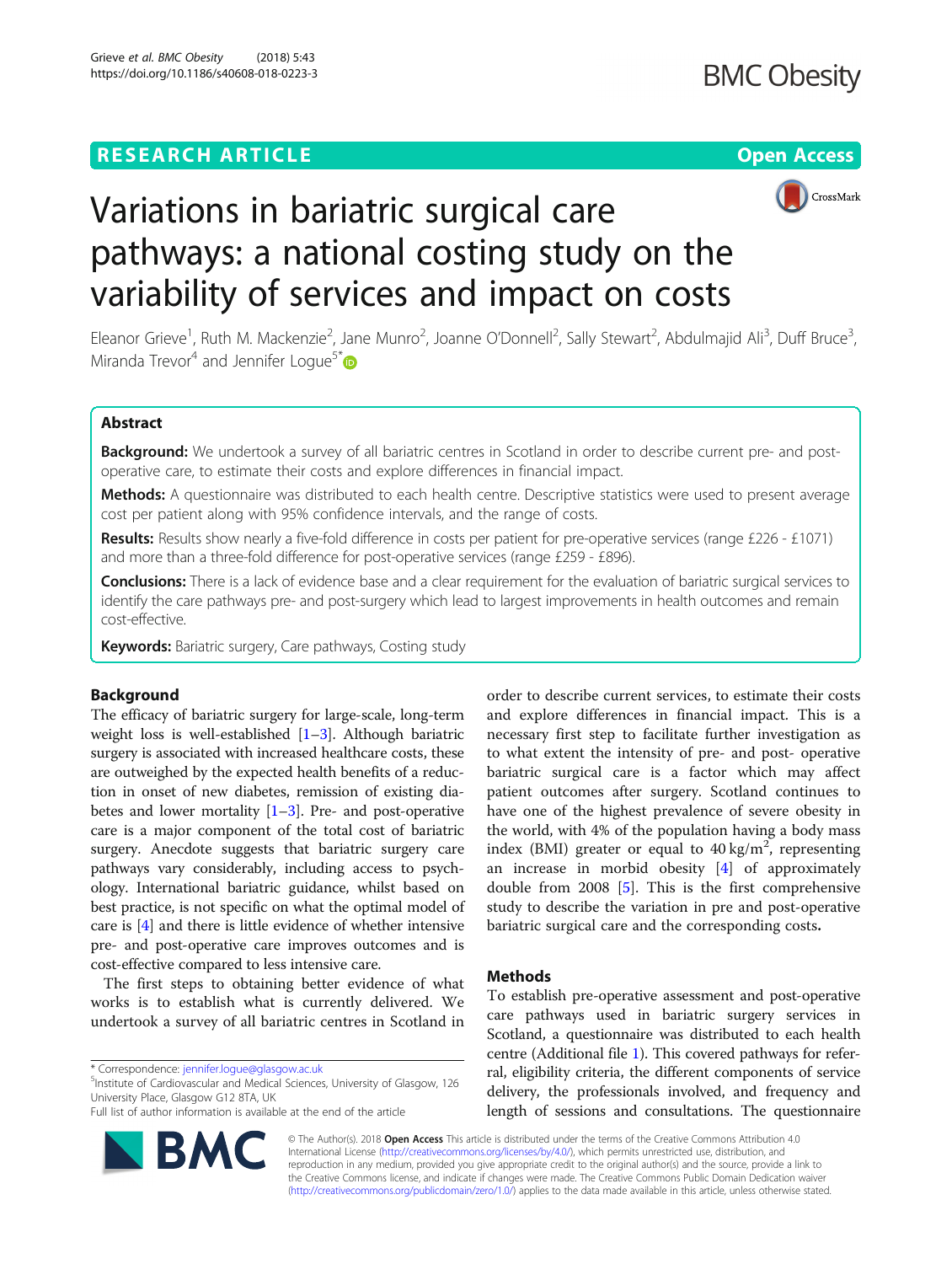was developed as part of the SurgiCal Obesity Treatment Study (SCOTS) [\[1](#page-5-0)] and was presented to all health centres in a group setting at a SCOTS investigator meeting. This ensured each centre understood what information was being sought and why. The questionnaire was then emailed out and responses collected over a 2 year period which served as a consistency check for within centre reporting over multiple years. Follow-up discussions by phone and email were undertaken with centres where clarifications were required, on staffing grade for example. A limitation is that we did not observe practise at any site to cross validate with the self-reported information.

Costs were based on publicly available information for staff time. Unit costs were taken from the Personal Social Services Research Unit (PSSRU) 2015 [[6](#page-6-0)] and the Information and Statistics Division Scotland tariffs 2015 [[7\]](#page-6-0). Cost was calculated per person participating in the bariatric surgery care pathway by multiplying the salary costs of staff, according to grade or band, by the average number of annual sessions provided by that staff member and taking into account the length of session. Multi-Disciplinary Team (MDT) costs were calculated from the number, type and grade of different specialists involved according to their time spent on delivering these sessions. All group sessions were cost per person by taking the average number of patients expected to participate. We make the assumption that costs such as those of equipment and instruments are constant. Rather, the variability in costs is in the staffing and this is what is more likely to affect patient outcomes. Descriptive statistics were used to present average cost per patient along with 95% confidence intervals, as well as the range of costs. Data was costed in Excel and statistical analyses were conducted using Stata version 12. A base case cost was calculated as the most likely average cost per person; a maximum cost was calculated based on optional or additional patient-dependent consultations. We assume zero optional or additional sessions in the base case and at least two for the maximum cost scenario analysis. Where length of sessions or consultations was not provided, 30 min was assumed based on other responses received.

# Results

All ten centres provided information on their bariatric surgery services. The questionnaires were completed, generally by the bariatric dietician or nurse, and returned by email or hard copy to the investigator. Most patients are referred via GPs, diabetes clinics or consultants. Age range was 18–60 years old. Each centre's bariatric surgery pre- and post-operative care pathways and eligibility criteria regarding glycaemic contol and target weight loss pre-surgery were compared  $1$  (Table [1\)](#page-3-0). Note that one centre (centre 10) specifies sleep apnoea. This is not costed in our calculations as a cost of surgery but a cost related to an obesity-condition that would have been treated regardless of the bariatric surgery.

Results of a sensitivity analysis show nearly a five-fold difference in costs per patient for pre-operative services (range £226 - £1071) and more than a three-fold difference for post-operative services (range £259 - £896) (Table [2\)](#page-4-0). The provision of services was variable regarding the format of delivery of sessions (group or as one-to-one sessions), and frequency and length of access to psychology and dietetics before and after surgery. Access to psychological support was variable both preand post-op, with sessions lasting from 30 min to 2 h if this was actually provided. Similarly, for dieticians, some centres offered a one-off appointment pre-op, whilst others provided a regular group service over a number of weeks. Post-op follow-up was more consistent with regular reviews by dieticians, though this was far from standardised across centres. (The full cost breakdown is provided in Additional file [2.](#page-5-0))

# **Discussion**

Anecdote suggests that bariatric surgery care pathways vary considerably, including access to psychology. International bariatric guidance, whilst based on best practice, is not specific on what the optimal model of care is [[8\]](#page-6-0) . Here we illustrate the large nationwide variability in pre- and post-operative care, a likely consequence of widespread uncertainty regarding best practice and a lack of more detailed guidance regarding service delivery. There is little evidence as to whether intensive pre- and post-operative care improves outcomes and is cost-effective compared to less intensive care. This is likely to be more complicated than one standard pathway for all, with patient preferences also paramount in terms of type of provision (one-to-one or group sessions, for example). Furthermore, pre-surgery targets also vary widely [[9\]](#page-6-0) but are often low cost group interventions and funded from a separate budget to surgery. Maximum cost is around £100–£200 per patient. However, these targets do add to the complexity of the pathway for the patients and variation in time and access to surgery. The usefulness of these targets is currently a subject of debate  $[10-13]$  $[10-13]$  $[10-13]$  and will be investigated as part of SCOTS.

Impacts resulting from the benefits of dietician and psychological support pre- bariatric surgery have been published. Livhits et al. [[14\]](#page-6-0), undertook a systematic review which found that pre-operative weight loss would appear to be associated with greater weight loss post-operatively. In a more recent review, Gerber et al. [[15\]](#page-6-0) found the same beneficial effects from pre-operative weight loss. On the other hand, it has been shown that psychological support pre- and post- bariatric surgery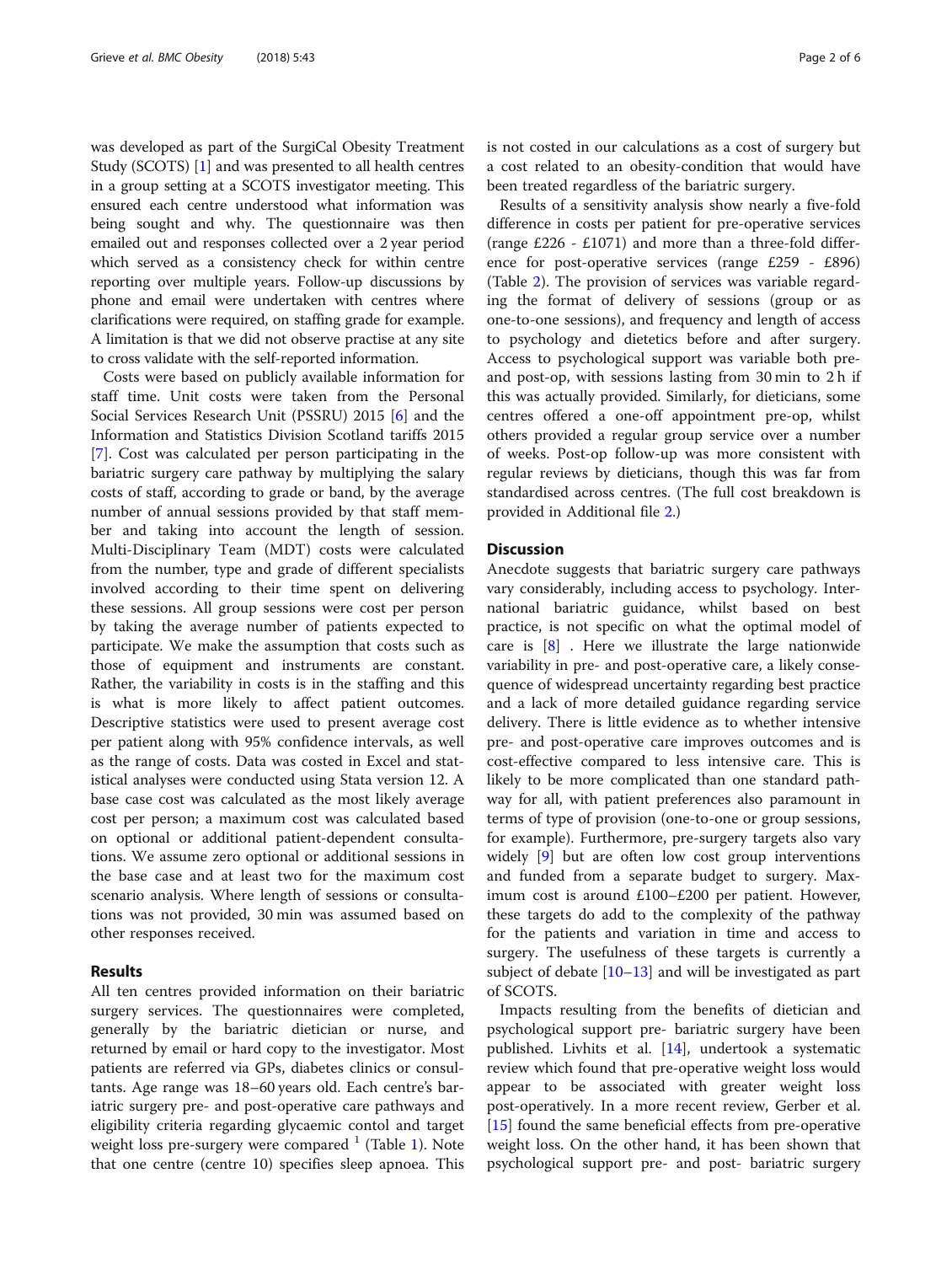<span id="page-3-0"></span>

| ^^ c ^^ c ^^ c ^^ l ココウフ _ l  _ j   c ^_ l j   i j   j   l )   l ^_ l ^_ l ^_ l )   v / ■ _ __ 】 l 1                                                                                                     |                                                            |                                                                                                              | ノシニノノ ノニコココン                                                            |                                                                                                     |                                        |                                                                                              |                                                      |                                  |                                                  |                                                                                                                             |
|----------------------------------------------------------------------------------------------------------------------------------------------------------------------------------------------------------|------------------------------------------------------------|--------------------------------------------------------------------------------------------------------------|-------------------------------------------------------------------------|-----------------------------------------------------------------------------------------------------|----------------------------------------|----------------------------------------------------------------------------------------------|------------------------------------------------------|----------------------------------|--------------------------------------------------|-----------------------------------------------------------------------------------------------------------------------------|
| Pre-surgery targets                                                                                                                                                                                      | Centre 1                                                   | Centre 2                                                                                                     | Centre 3                                                                | Centre 4                                                                                            | Centre 5                               | Centre 6                                                                                     | Centre 7                                             | Centre 8                         | Centre 9                                         | Centre 10                                                                                                                   |
| Pre-surgery targets - weight<br>factors such as attendance<br>rates at clinics and lifestyle<br>Most boards stated other<br>(targets not specified by<br>loss, glycaemic control<br>changes.<br>GD<br>NE | $< 64$ mmol/<br>loss, Hba1c<br>5% weight<br>$\overline{P}$ | Hba1c - control but<br>no target. Smoking<br>5-10% weight loss.<br>Remittance binge<br>cessation.<br>eating. | $loss,$<br>Hbaic<<br>weight<br>$rac{69}{mmol}$<br>10%<br>$\overline{p}$ | 5% weight loss in<br>weight loss tier 4.<br>tier 3, further 5%<br>Hba1c - control<br>but no target. | Weight loss<br>$> 5$ kg in 6<br>months | 5-10% weight<br>reach target.<br>Hba1c < 64<br>$\log s$ . If $<$ 50<br>BMI, must<br>mmol/mol | Weight loss<br>Hba1c < $75$<br>mmol/mol<br>$>$ 5 kg, | Weight loss<br>$> = 5$ kg        | $>$ 5%,<br>HbA1c < 75<br>Weight loss<br>nmol/mol | Sleep apnoea 3 months<br>Glycaemic control $<$ 75<br>Smoking cessation.<br>mmol/mol Hb1c.<br>10% weight loss.<br>treatment. |
| Pre-operative assessment <sup>a</sup>                                                                                                                                                                    |                                                            |                                                                                                              |                                                                         |                                                                                                     |                                        |                                                                                              |                                                      |                                  |                                                  |                                                                                                                             |
| adherence to postoperative<br>care requirements (such as<br>psychological or clinical<br>factors that may affect<br>Assessment of any<br>changes to diet).                                               | psychologist<br>including<br>clinical<br>Tam               | Dietician, clinical<br>psychologist                                                                          | Dietician<br>$\sum_{i=1}^{n}$                                           | Dietician, clinical<br>psychologist                                                                 | psychologist<br>Dietician,<br>clinical | MDT including<br>psychologist<br>clinical                                                    | psychologist<br>including<br>clinical<br>Taw         | diabetologist<br>includes<br>TOM | psychologist<br>including<br>clinical<br>Taiw    | MDT including clinical<br>psychologist                                                                                      |
| Psychological support                                                                                                                                                                                    | Yes                                                        | Yes                                                                                                          | $\frac{1}{2}$                                                           | Yes                                                                                                 | If required                            | Yes                                                                                          | Yes                                                  | $\frac{1}{2}$                    | Yes                                              | Yes                                                                                                                         |
| Format of sessions (Group<br>or $1:1)$                                                                                                                                                                   | Group                                                      | Ξ                                                                                                            | Either                                                                  | Both                                                                                                | Ξ                                      | Both                                                                                         | <b>Both</b>                                          | Ξ                                | <b>Both</b>                                      | Both                                                                                                                        |
| Post-operative assessment:                                                                                                                                                                               |                                                            |                                                                                                              |                                                                         |                                                                                                     |                                        |                                                                                              |                                                      |                                  |                                                  |                                                                                                                             |
| Regular postoperative<br>assessment, including<br>specialist dietetic and<br>surgical follow-up                                                                                                          | Yes                                                        | Yes                                                                                                          | Yes                                                                     | Yes                                                                                                 | Yes                                    | Yes                                                                                          | Yes                                                  | Yes                              | Yes                                              | Yes                                                                                                                         |
| Psychological support                                                                                                                                                                                    | As required Not stated                                     |                                                                                                              | stated<br>$\stackrel{\text{ot}}{\geq}$                                  | Yes                                                                                                 | If required                            | Yes                                                                                          | Yes                                                  | $\frac{1}{2}$                    | As required                                      | Not stated                                                                                                                  |
| Format of sessions (Group 1:1<br>or $1:1$                                                                                                                                                                |                                                            | Ξ                                                                                                            | Ξ                                                                       | <b>Both</b>                                                                                         | Ξ                                      | Ξ                                                                                            | Both                                                 | Ξ                                | Ξ                                                | Ξ                                                                                                                           |
| <sup>a</sup> 'n addition to a risk-benefit analysis by the hospital specialist and/or bariatric surgeon                                                                                                  |                                                            |                                                                                                              |                                                                         |                                                                                                     |                                        |                                                                                              |                                                      |                                  |                                                  |                                                                                                                             |

Table 1 A comparison of Scotland's tier 4 pathways by bariatric centre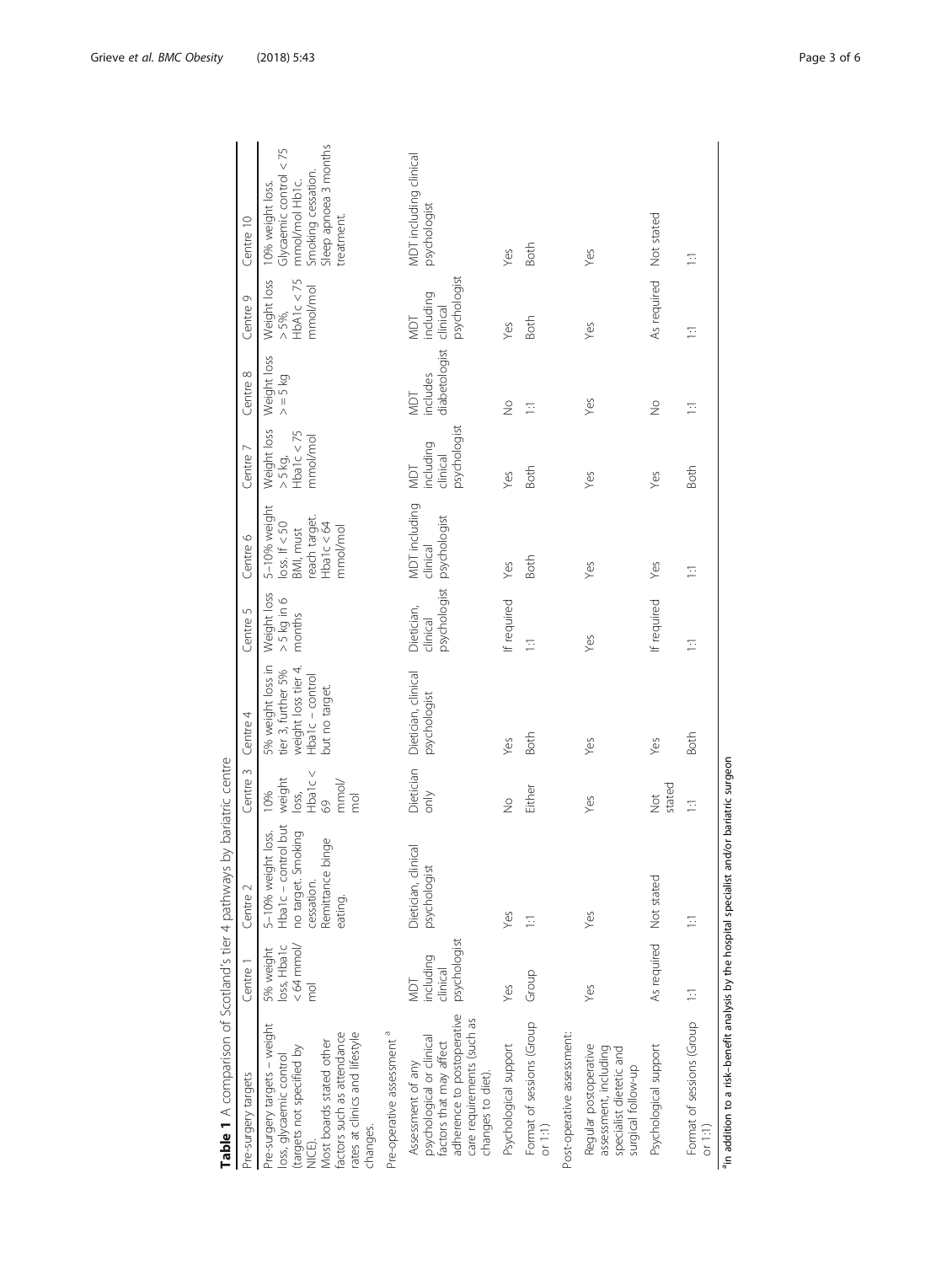| Health Board         | Pre-op (Base Case) | Pre-op (SA) | Post-op (Base Case) | Post-op (SA) | Intensity   |
|----------------------|--------------------|-------------|---------------------|--------------|-------------|
|                      | £681               | £1071       | £458                | £526         | High        |
| $\overline{2}$       | £212               | £423        | £259                | £259         | Low         |
| 3                    | £185               | £231        | £452                | £458         | Medium      |
| 4                    | £340               | £359        | £225                | £261         | Low         |
| 5                    | £138               | £226        | £414                | £483         | Medium      |
| 6                    | £408               | £798        | £209                | £356         | Medium      |
| $\overline{7}$       | £498               | £544        | £339                | £339         | Medium      |
| 8                    | £472               | £472        | £339                | £339         | Medium      |
| 9                    | £425               | £539        | £248                | £896         | <b>High</b> |
| 10                   | £478               | £478        | £398                | £398         | Medium      |
| Tier 4 summary costs | Mean               | <b>SE</b>   | 95% CI              | Min/Max      |             |
| Pre-op (Base Case)   | £384               | £53         | £264, £503          | £138, £681   |             |
| Pre-op (SA)          | £514               | £81         | £331, £697          | £226, £1071  |             |
| Post-op (Base Case)  | £334               | £30         | £266, £402          | £209, £458   |             |
| Post-op (SA)         | £432               | £59         | £299, £564          | £259, £896   |             |

<span id="page-4-0"></span>Table 2 Costs of Tier 4 Pathways classified as low medium and high intensity

Base case = average number of appointments Sensitivity analysis = maximum number of consultations

Assumed surgical assessment of 20–40 min where not stated by 4 boards

had no impact on weight loss [[16](#page-6-0)]. This study recommends further research to evaluate the longer-term implications for both weight loss and psychological support, and thereby, the most effective timing for delivery of these interventions. As to why some centres offer more comprehensive services than others, we would suggest that decisions on staff resourcing are being made on the basis of cost and availability of specialists as there is currently no evidence either way as to whether or not these different models of care pathways improve outcomes. Indeed, this study illustrates how variable these costs are, even across health centres within the same country context, and this difference alone is worth highlighting. We, therefore, believe it is important to evidence outcome of these services.

Furthermore, there is a concern that bariatric surgery cost-effectiveness models may either omit pre- and post-surgery care costs as part of their economic analyses or treat patients and the delivery of these services homogenously by applying average costs. In a recent systematic review of a critical appraisal of economic evaluations of bariatric surgery [\[17\]](#page-6-0), the considerable heterogeneity of what costs are included in economic studies and the frequent omission of different types of healthcare resource use was highlighted. Despite the identification of pre- and post-operative costs, there was no detail reported on care pathways explicitly as an important cost component of an economic evaluation of bariatric surgery. A recent study by Gulliford et al. [\[2\]](#page-5-0) estimating the costs of bariatric surgery drawn from UK National Health Service (NHS) tariffs, included pre-operative weight management as part

of the cost of the surgical procedure but only referred to the cost of medical weight management services. There was no reference to bariatric surgery care pathway costs being included [[2](#page-5-0)]. In the same model, a flat rate of £875 was also included for post-operative reviews. We do not capture the procedure costs and assume this to be relatively standardised given the clear guidance on surgical procedures and, in Scotland, there is national procurement so device costs would also be standard across all sites. In their systematic review, Picot et al., 2009 [[3](#page-5-0)] found the costs of bariatric surgery generally to be presented as standard unit costs with aggregate costs differing dependent on what is included in the total costs of surgery rather than any differences due to centre variation. One study [\[18\]](#page-6-0) did find variation by gender but offered no explanation as to why.

Our interest is in understanding whether differences in these care pathways are predictors of health outcomes, and thus influence cost-effectiveness from the benefit side. This study underlines the need to better understand the cost-effectiveness of bariatric surgery care pathways, and whether the varying level of intensity of services offered is an important factor in influencing outcomes. As stated above, this work was developed as part of SCOTS, a longitudinal cohort study of bariatric surgery across Scotland. The SCOTS study will allow us the follow-up data required to assess whether this classification of pre- and post-op care pathways is a predictor of health outcomes. Classification of the intensity of preand post- operative bariatric surgical care can now be considered for investigation as a factor which may affect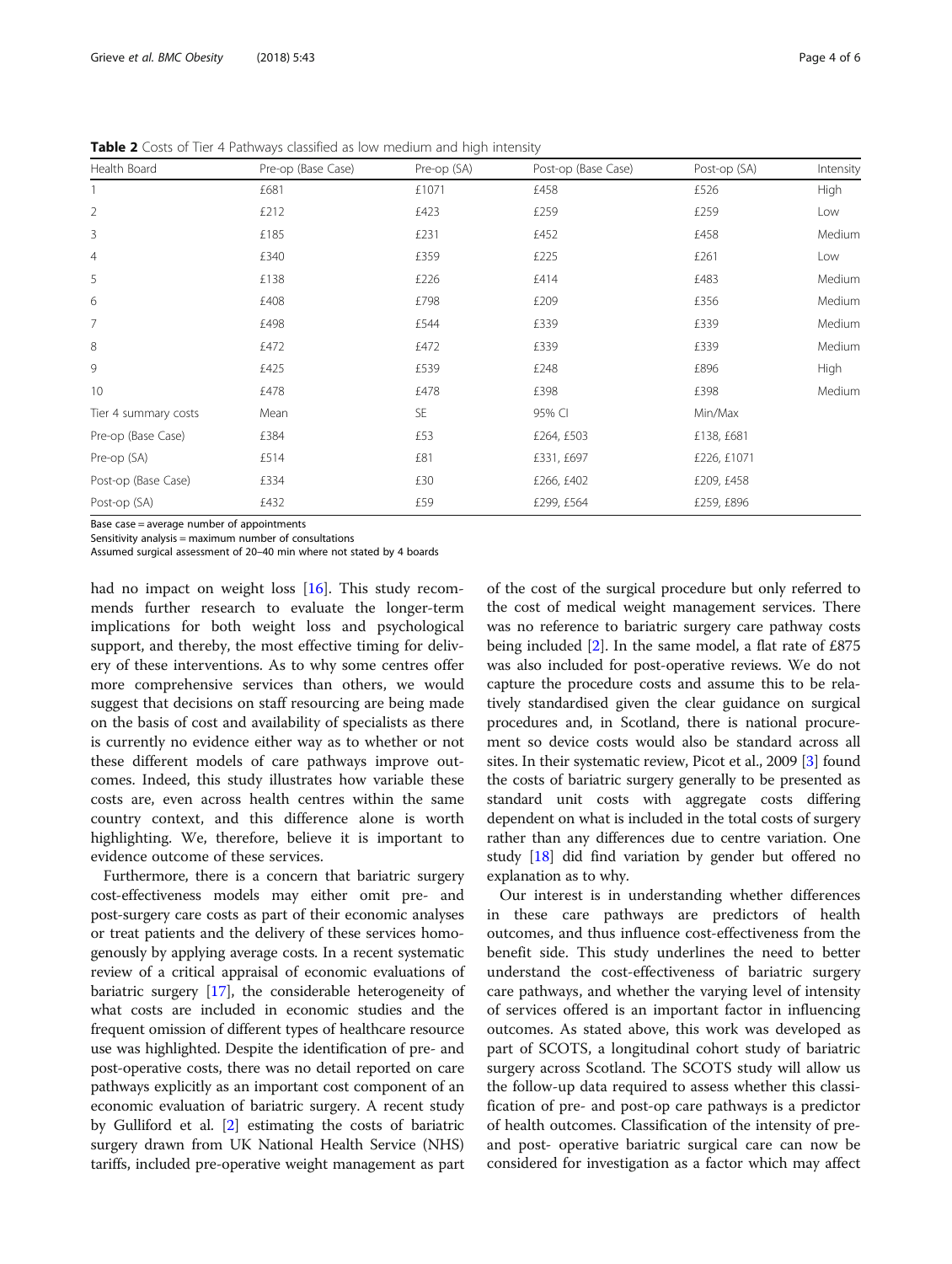<span id="page-5-0"></span>patient outcomes after surgery. If further findings do demonstrate that more intensive (and expensive) services lead to better outcomes, we do not envisage this changing bariatric surgery from being cost-effective at the usual willingness-to-pay thresholds for reimbursement on the NHS. However, budgetary impact is an important consideration and we acknowledge that these costs do matter for payers, hospital resource use and more local level decision-making. Should these pathways be found to be predictors of better health outcomes, the case for investment in these care pathways would be self-evident.

# Conclusions

This study, focusing on pre-operative costs and the first 12 months following surgery in which the majority of costs will occur, has illustrated the large nationwide variability in pre- and post-operative care pathways across Scotland, and the subsequent financial impact on the provision of bariatric surgery services. This is a likely consequence of widespread uncertainty regarding best practice and a lack of more detailed guidance regarding service delivery. Health economic analyses do not always capture these costs  $[17]$  $[17]$  or apply a flat rate  $[2]$ . There is a lack of evidence base and a clear requirement for the evaluation of bariatric surgical services to identify the care pathways pre- and post-surgery which lead to the largest improvements in health outcomes and remain cost-effective to the health provider. Further research to be undertaken as part of the SCOTS study will allow us to investigate this.

# **Endnotes**

<sup>1</sup>We assume that BMI and co-morbidity eligibility criteria would comply with NICE guidance.

# Additional files

[Additional file 1:](https://doi.org/10.1186/s40608-018-0223-3) SCOTS Bariatric Surgery Care Pathway Costing Template. This file contains the questionnaire distributed to each health centre in order to establish pre-operative assessment and post-operative care pathways used in bariatric surgery services in Scotland. Questions relate to pathways for referral, eligibility criteria, the different components of service delivery, the professionals involved, and frequency and length of sessions and consultations. (DOC 60 kb)

[Additional file 2:](https://doi.org/10.1186/s40608-018-0223-3) Detailed Cost Breakdown by Health Centre (Board). This file provides the full cost breakdown of bariatric surgery care pathways for all ten centres using information from completed questionnaires. (DOC 360 kb)

#### Abbreviations

NHS: National Health Service; NICE: National Institute of Health and Care Excellence; PSSRU: Personal Social Services Research Unit; SCOTS: SurgiCal Obesity Treatment Study

#### Acknowledgements

The authors wish to thank all participating centres for their time and help with this study.

#### Funding

This project was funded by the NIHR Health Technology Assessment Programme (project number 10/42/02). The views and opinions expressed therein are those of the authors and do not necessarily reflect those of the HTA programme, NIHR, NHS or the Department of Health.

#### Availability of data and materials

All data generated or analysed during this study are included in this published article and its supplementary information files.

#### Authors' contributions

EG, MT and JL conceived the idea. EG, JL, SS, AA, and DB designed the questionnaire. EG, JL, SS, JM, and JO'D collected the data. EG, MT, RMM and JL analysed the data. EG, RMM and JL wrote the first draft. ALL authors revised later drafts of the paper, approved the final version to be published and agree to be accountable for all aspects of the work in ensuring that questions related to the accuracy or integrity of any part of the work are appropriately investigated and resolved.

#### Ethics approval and consent to participate

SCOTS has received a favourable ethical opinion from the West of Scotland Research Ethics Committee, and full management approval at each hospital site.

SCOTS has full consent for the longitudinal cohort study at the level of the individual patient (granted by West of Scotland Research Ethics Committee) and full management approval and sponsorship from NHS Greater Glasgow and Clyde. The work outlined herein was part of SCOTS. However, for this particular part of SCOTS, patient specific consent was not required as the work involved describing services and patient data was not used.

#### Consent for publication

Not applicable.

#### Competing interests

The authors declare that they have no competing interests.

### Publisher's Note

Springer Nature remains neutral with regard to jurisdictional claims in published maps and institutional affiliations.

#### Author details

<sup>1</sup> Health Economics and Health Technology Assessment, Institute of Health and Wellbeing, University of Glasgow, Glasgow G12 8QQ, UK. <sup>2</sup>Institute of Cardiovascular and Medical Sciences, University of Glasgow, Glasgow G12 8QQ, UK. <sup>3</sup>University Hospital Ayr, NHS Ayrshire and Arran, Ayr KA6 6DX, UK.<br><sup>4</sup>Institute of Hoalth and Wellbeing, University of Glasgow, Glasgow G13, 800 <sup>4</sup>Institute of Health and Wellbeing, University of Glasgow, Glasgow G12 8QQ, UK. <sup>5</sup>Institute of Cardiovascular and Medical Sciences, University of Glasgow, 126 University Place, Glasgow G12 8TA, UK.

#### Received: 12 April 2018 Accepted: 17 December 2018 Published online: 26 December 2018

#### References

- Logue J, Stewart S, Munro J, Bruce J, Grieve E, Lean M, Lindsay RS, Bruce D, Ali A, Briggs A, et al. SurgiCal obesity treatment study (SCOTS): protocol for a national prospective cohort study of patients undergoing bariatric surgery in Scotland. BMJ Open. 2015;5:e008106.
- 2. Gulliford MC, Charlton J, Booth HP, Fildes A, Khan O, Reddy M, Ashworth M, Littlejohns P, Prevost AT, Rudisill C. Health services and delivery research. In: Costs and outcomes of increasing access to bariatric surgery for obesity: cohort study and cost-effectiveness analysis using electronic health records. Southampton (UK): NIHR Journals Library; 2016.
- 3. Picot J, Jones J, Colquitt JL, Gospodarevskaya E, Loveman E, Baxter L, Clegg AJ. The clinical effectiveness and cost-effectiveness of bariatric (weight loss) surgery for obesity: a systematic review and economic evaluation. Health Technol Assess. 2009;13:1–190 215–357, iii-iv.
- 4. Global Database on Body Mass Index. [https://www.who.int/nutrition/](https://www.who.int/nutrition/databases/bmi/en/) [databases/bmi/en/](https://www.who.int/nutrition/databases/bmi/en/). Accessed 20 Dec 2018.
- 5. Bromley C, Corbett J, Day J, Doig M, Gharib W, Given L, Leyland A, MacGregor A, Marryat L, Maw T, et al. In: Bromley C, Given L, editors.